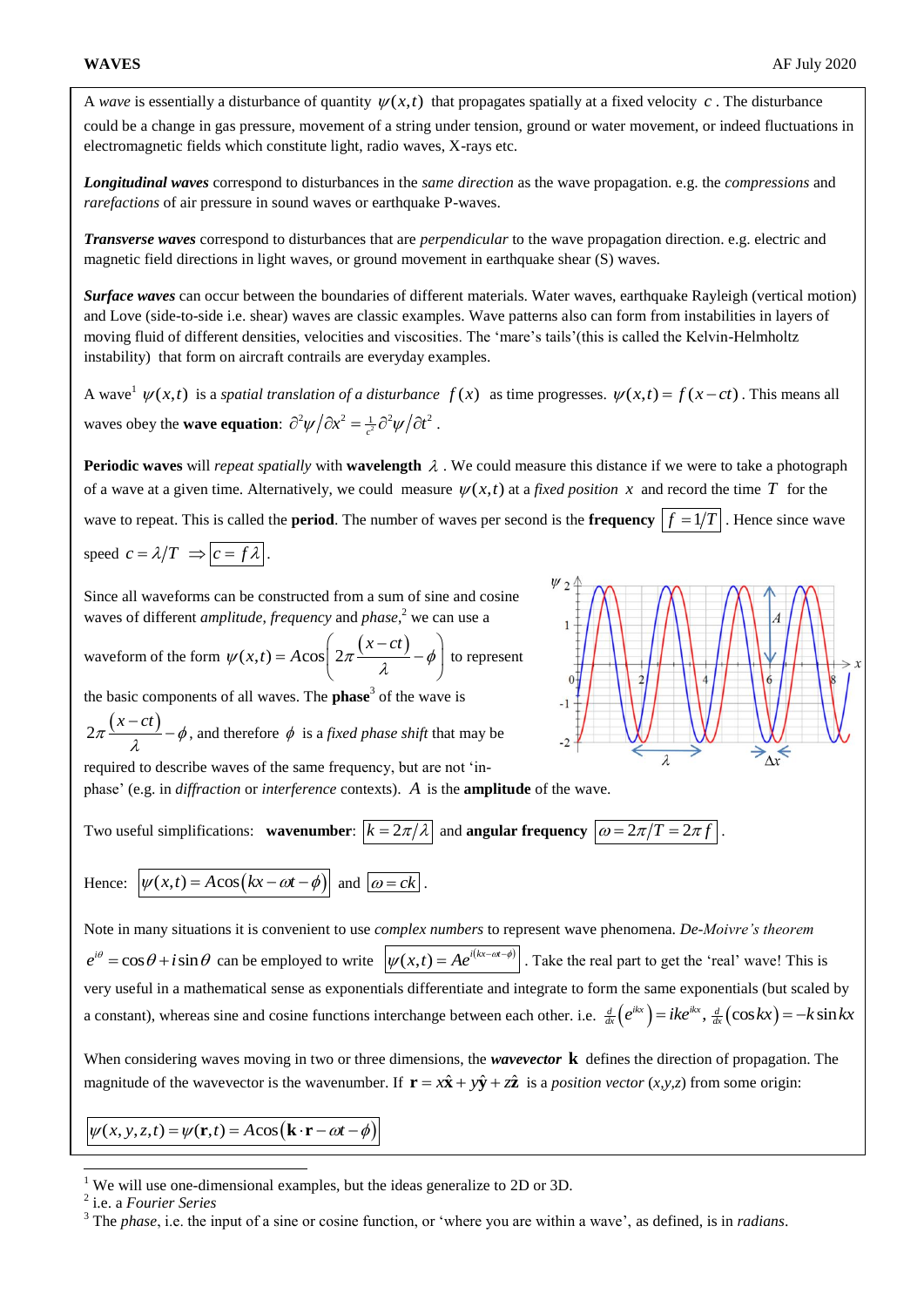*Standing waves* can form when the geometry of the wave-system constrains *nodes* and *antinodes* to be **fixed** spatially. A **node** *is a point of zero disturbance*, whereas an **antinode** *is a point of maximum amplitude.* Standing waves form from a **superposition** (i.e. 'signed addition') of *incoming* and *reflected waves*, such that the standing wave's mathematical form is a *product* of temporal and spatial oscillations. This explains why the nodes and antinodes are fixed spatially. The entire standing wave still oscillates at frequency *f* , but the effective amplitude of these vibrations varies in a sinusoidal fashion along the length of the oscillating system.

Note waves on a string will be *inverted* upon reflection off a fixed end.  
\n
$$
\psi(x,t) = A\sin(kx - \omega t) - A\sin(-kx - \omega t) \therefore \boxed{\psi(x,t) = 2A\sin kx\cos\omega t}
$$
\n
$$
\text{incoming wave}
$$

The fixed positions of nodes or antinodes will *quantize* the allowed frequencies of oscillation of standing waves. A tensioned string *must have nodes at both ends*, and any integer number of antinodes in between. (These are called 'harmonics'). **This means the length of the string must be an integer number of half-wavelengths.**



i.e. nodes and antinodes remain in the same spatial positions, but the wave amplitude varies in an oscillatory fashion with period  $T$ .

An **open-ended tube** such as a driven organ pipe must have an antinode of pressure at the driven end (i.e. a maximum variation above and below atmospheric pressure), and a node of pressure at the open end (i.e. at atmospheric pressure).

### **This means that the length of the pipe is an odd number of quarter wavelengths.**

Note for pressure waves, an antinode of pressure corresponds to a node of particle displacement, and vice versa.

Open ended tubes also have an end correction due to the vibrations of the end of a tube (which cause slightly more air to vibrate). For tubes of radius  $r$ , the end correction means the effective length of the tube (i.e. from a standing wave perspective) is increased by about  $\left|\delta L \approx \frac{2}{3}r\right|$ .



In general, propagating waves will *lose energy* and be *attenuated* in amplitude (but not in frequency - we treat these 'Fourier components' separately). However, because energy may constantly be fed into a standing wave, it may achieve a '*resonant'* effect. This is the basis of sound production from most tuned instruments. In general, the **power** in a wave is given by:  $P = \frac{1}{2} Z A^2 \omega^2$  where Z is the '*wave impedence*.' i.e. double the amplitude and you quadruple the wave power.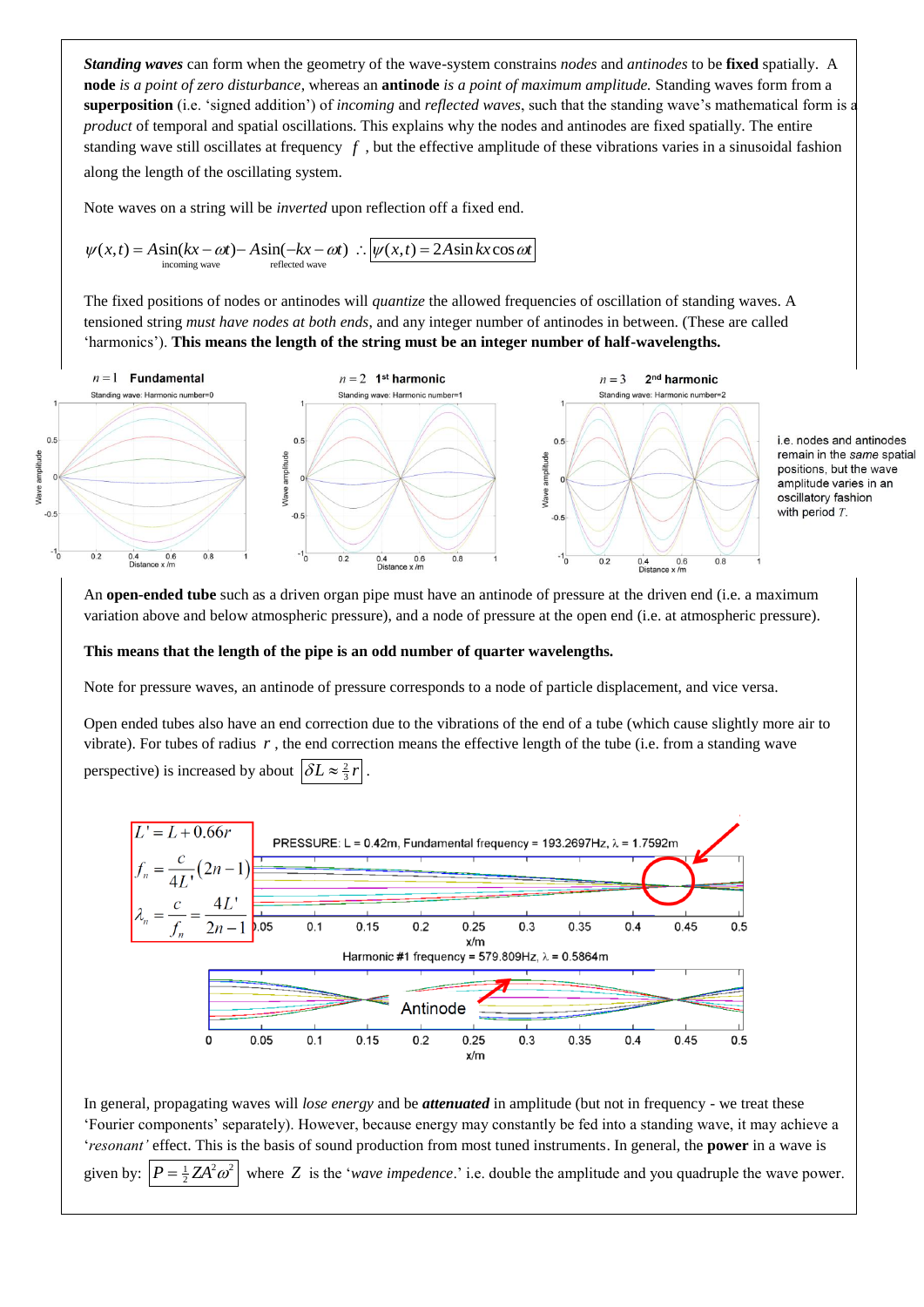#### **Speeds of waves**

Waves on a tensioned string:

 $c = \sqrt{T/\mu}$  where T is string tension and  $\mu$  is the mass per unit length.

Elastic waves:  $c = \sqrt{K/\rho}$  where K is the coefficient of stiffness (the 'elastic modulus') and  $\rho$  is the density.

Pressure waves in ideal gases:

 $c = \sqrt{\gamma p/\rho}$  where *p* is pressure,  $\rho$  is density and  $\gamma = \frac{c_p}{c_p}$ *v c*  $\gamma = \frac{c_p}{c_v}$  is the ratio of specific heat capacities at constant pressure and volume.  $\gamma$  depends on the number of degrees of freedom of gas molecule motion, and can vary between 1.3 and about 1.7 depending on the molecule, and the temperature.

Sound waves in air travel about 340m/s. Sound waves in water travel about 1500m/s, and sound waves in rocks can travel at speeds between 5000m/s and 10,000m/s. The speed of light in a vacuum is  $c = 2.998 \times 10^8$  m/s.

#### **Water waves**

The *phase velocity* is as above:  $c = \omega/k$ . Because water waves of different wavelength can travel at different phase velocities, we also have the idea of a *group velocity* of a 'wave packet'  $\left| c_g = d\omega/dk \right|$ .

*Deep water waves* have *dispersion relationship*  $|\omega^2 = gk|$ , where g is the strength of gravity.

*Shallow water waves* have an alternative expression  $\left| \omega^2 = g k^2 D \right|$  where D is the water depth.

*Ripples* (where *surface tension*  $\sigma$  cannot be ignored) have dispersion relationship  $\omega^2$  $=\left(\frac{\sigma k^3}{\rho}+gk\right)\tanh(kD)$  $\rho$ 

Note  $tanh(kD) \approx 1$  when  $D \gg \lambda$  i.e. deep water waves. All these fluid waves assume that the density  $\rho$  of water is much greater than the density of the upper fluid (air). If this is not the case, the general dispersion relationship<sup>4</sup> is:

$$
\omega^2 = \frac{\sigma k^3 + g(\rho_1 - \rho_2)k}{\rho_2 + \rho_1 \text{cotanh}(kD)}
$$



.

3

### **Question1**

-

- (i) Use 'freeze-frame diagrams' of the motion of a coiled-wire '*slinky'* to compare *longitudinal* and *transverse* waves. Indicate in both cases what the disturbance  $\psi(x,t)$  corresponds to.
- (ii) A guitarist plucks the bottom E string, which vibrates with fundamental frequency of 82.41Hz. If the speed of sound in air is 340m/s, calculate: (a) the period; (b) the wavelength; (c) the wavenumber; (d) the angular frequency of the sound waves in air produced by the vibrating string.
- (iii) A wave disturbance is given by  $\psi(x,t) = 3\cos(2.2x 55t)$ . Determine: (a) the amplitude; (b) the wavelength; (c) the frequency; (d) the period. Sketch the wave at time  $t = 0$ , and a small fraction of the period later.

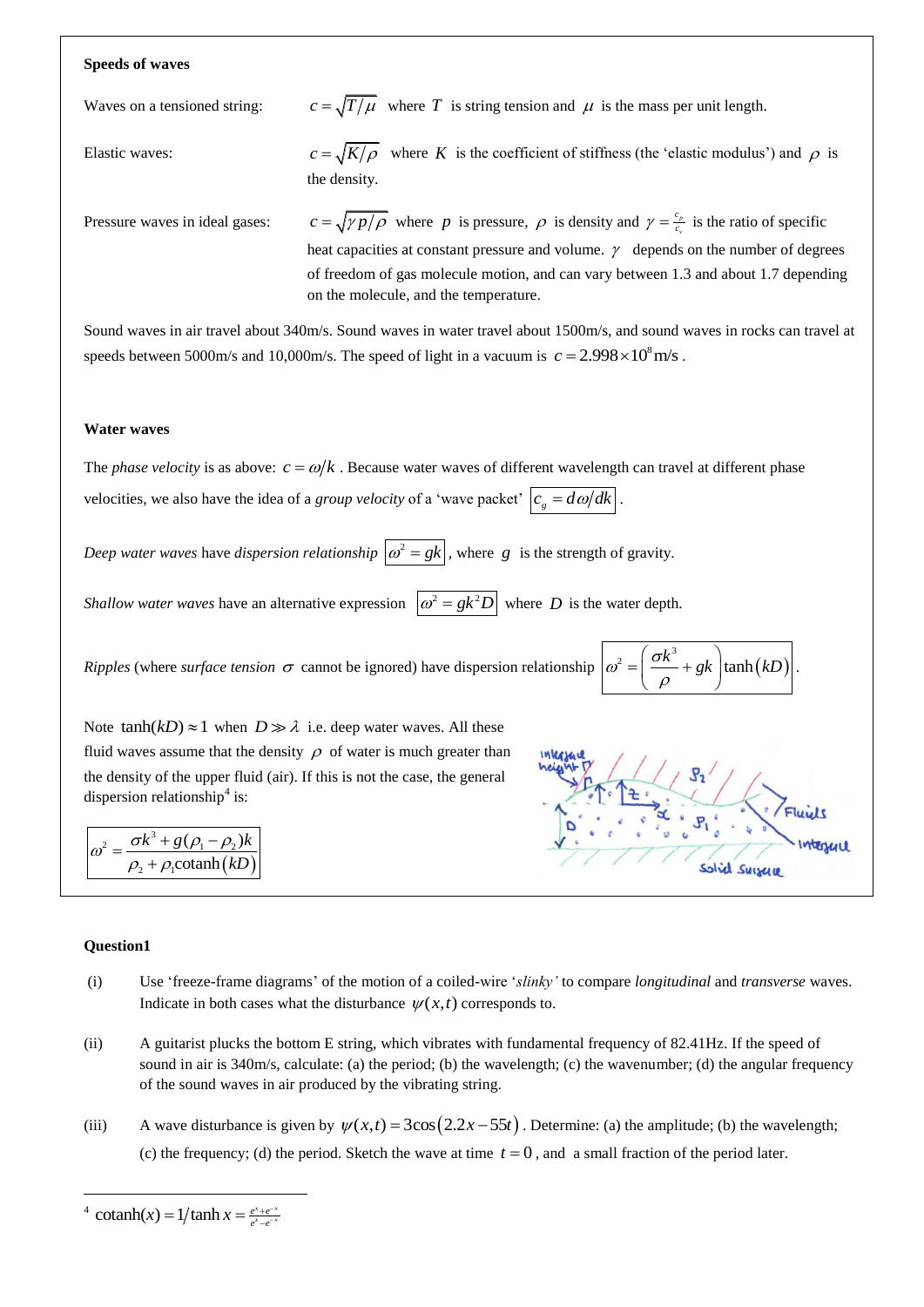- (iv) Compare the wavelength of 50kHz ultrasound in water to 10GHz microwaves in air.
- (v) A radio transmitter broadcasts Radio 2 at 88.1MHz and Radio 4 at 104.9MHz. If Radio 4 is broadcast at twice the power as Radio 2, what is the ratio of their amplitudes?
- (vi) The speed of sound in air is measured at 340m/s. If  $\gamma = 1.40$  and air pressure is 101,325Pa, calculate the density of air in  $g/cm<sup>3</sup>$ .
- (vii) The sound wave from a clap of thunder passes through a house to a physics student working in the basement. The sound has to pass through 2.0m of wood ( $K = 28.3$ GPa,  $\rho = 700$ kgm<sup>3</sup>), 3.0m of glass ( $K = 105$ GPa,  $\rho = 2500 \text{kgm}^{-3}$ ), and 1.5m of concrete ( $K = 58$ GPa,  $\rho = 2400 \text{kgm}^{-3}$ ). How long does it take for the thunder to propagate through the house?
- (viii) The A string of a conventionally tuned guitar vibrates at fundamental frequency 110.0Hz. If the string density is 6,610kg/m<sup>3</sup>, string diameter = 0.036 inches (1 inch = 0.0254m) and string tension is 94.3N, calculate the length of the string between the nodes set by the *nut* and *bridge* of the guitar. In order to play better sounding 1980s rock guitar, a guitarist de-tunes all strings by one semitone. Assuming this means dividing all frequencies by  $\sqrt[12]{2}$ , calculate the new string tension of the string which now has a fundamental frequency of Ab.
- (ix) Calculate the frequency (in Hz) of the fundamental and the first three harmonics of a *didgeridoo* that is 1.2m long, with a 8cm diameter open end. Assume the speed of sound in air is 340m/s.
- (x) Show that the phase velocity of shallow water waves, (where surface tension can be ignored) is  $c_p = \sqrt{gD}$ . A wave of amplitude 2.0m is travelling towards the shore at a depth of 20.0m. It hits a reef which reduces the depth to 3.0m. What is the wave speed over the reef? Assuming no loss of wave power, calculate the amplitude of the wave over the reef. (*Hint*: assume the amount of water moving per second remains the same).
- **Question 2** An Alpine horn, or *labrophone*, of length  $L = 2.4$ m is essentially a pipe with one end open to the atmosphere. Ignore any end-correction.
- (a) Using appropriate diagrams involving standing pressure waves in an open-ended tube, driven at one end, explain why standing waves of wavelength  $\lambda_n$  must obey the equation  $L = (2n-1) \frac{1}{4} \lambda_n$ .
- (b) Taking the speed of sound (dry air at 20<sup>o</sup>C) to be  $c = 342 \text{ms}^{-1}$ , determine the first nine 'resonant' frequencies /Hz. Determine the equi-tempered musical note for the last three of these (well, the closest) using the formula:  $f_m = 440 \text{Hz} \times 2^{\frac{1}{12}m}$ .

| Note | . . | $\frac{1}{2}$<br>A#/<br>, D. h<br>DU |   | ∼<br>◡ | C#Db | $\overline{\phantom{a}}$<br>∸ | D#/F'<br>Ήh<br>نائلا | . . | E#/Fl<br>′ ⊢ h | $\sim$<br>⊷ | F#/Gl<br>Gb |     | G#/Ab          |
|------|-----|--------------------------------------|---|--------|------|-------------------------------|----------------------|-----|----------------|-------------|-------------|-----|----------------|
| m    | ◡   |                                      | - |        |      | $\overline{\phantom{0}}$      | U                    |     |                |             | ΙV          | . . | $\overline{1}$ |

Note G#/Ab is an *octave* above the Ab, one *semitone* below the 440Hz A.

(c) If the  $n = 7$  harmonic actually corresponded to exactly 440Hz, what would the horn length  $L$  have to be extended to?

**Question 3** Use the trigonometric identity  $sin(A \pm B) = sin A cos B \mp cos A sin B$  to prove the standing wave result:

Use the trigonometric identity 
$$
\sin(A \pm B) = \sin A \cos B \mp \cos A \sin B
$$
 to pro  
\n $\psi(x,t) = A \sin(kx - \omega t) - A \sin(-kx - \omega t) = 2A \sin kx \cos \omega t$ .  
\n<sub>incoming wave</sub>

# **Question 4**

A guitar string of density  $\rho$ , length  $L$  and diameter  $d$  vibrates at fundamental frequency  $f$ . Show that the string must be under tension  $T = \pi \rho \left( fL d \right)^2$ . A *Fender Precision Bass* has  $L = 0.864$ m, and the thickest string (of diameter 2.67mm) is typically tuned to E (41.204Hz). Assuming it is made from steel of density  $7850 \text{kg/m}^3$ , calculate the string tension (in N). Assuming all the bass strings are under the same tension, and have the same length and density, calculate the diameter of the other three strings if their fundamental frequencies are: A (55.000Hz), D( 73.416Hz) and G (97.999Hz).